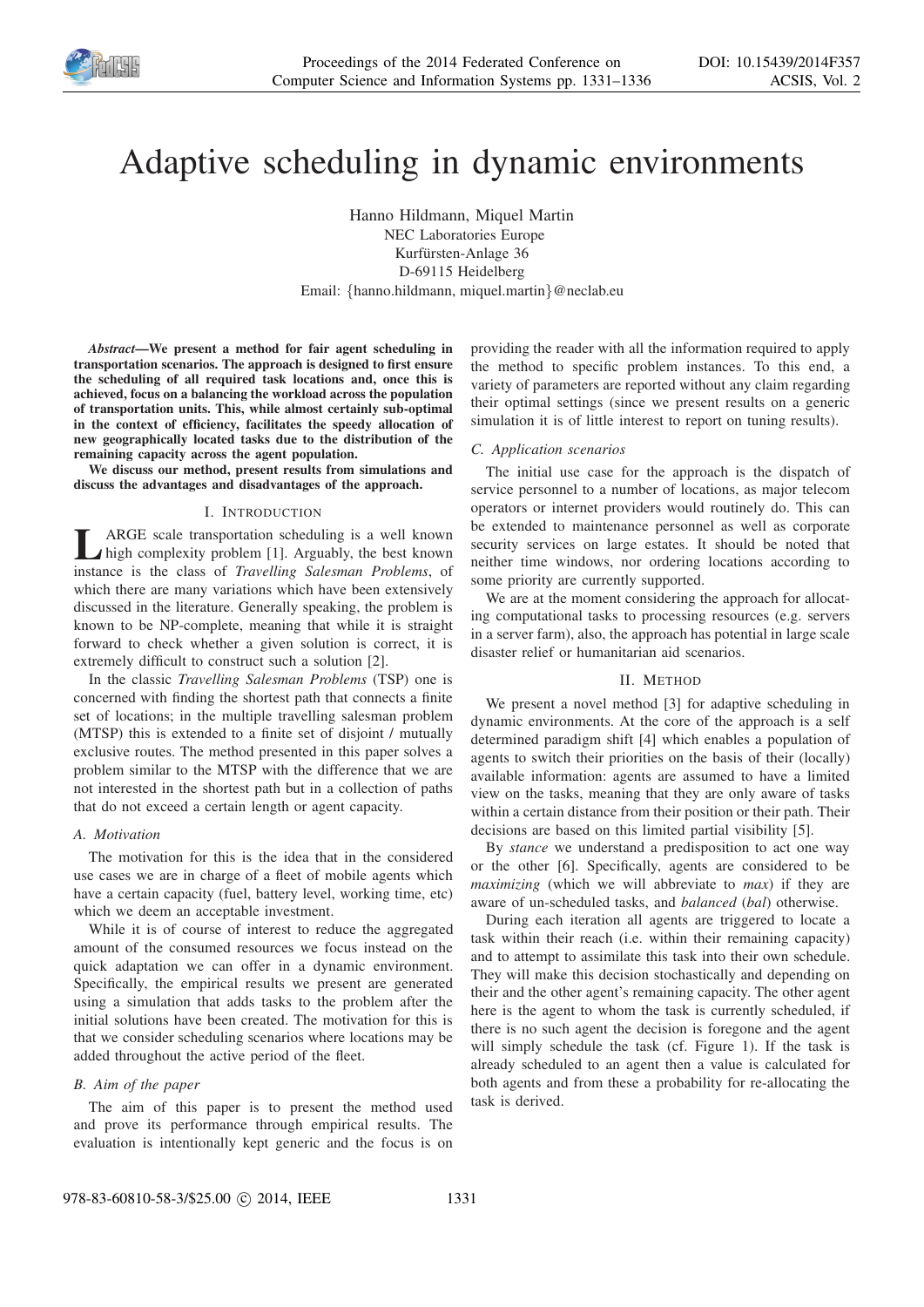

Fig. 1. Flow diagram of the approach

By reversing this value (the probability of successfully assimilating a task) we enable the agents to shift between two polar opposite stances: *rich gets richer* and *rich gets poorer*, where richness is associated with load (i.e. the higher the load the *richer* the agent). While the *max* stance means that an initially homogenous population will split into two groups: one that is maximised its load and one that is minimizing it, the *bal* stance results in agents with a higher load constantly losing tasks to agents with a lower load, effectively balancing their loads between themselves and their neighbours.

We require the approach to be non-deterministic (through the use of random elements like. e.g. the order in which agents are triggered, the choice of which task to consider for reallocation and the stochastic decision whether they will win or lose the bid for re-allocating a task), as well as to be applied many times over. This will not result in an immediate convergence towards the best possible load distribution, but instead will slowly converge towards a *fair* state, i.e. the load distribution that results in roughly even loads for all agents.

Given that the choice of which task to consider is nondeterministic (and thus not related to the stance of either agent) we have 4 possible situations to consider (2 stances for each of 2 agents) when defining the interaction between any two agents. For the remainder of the paper we will call the initiating agent *active* and consequently call the other agent (the agent to whom the task in question is scheduled) *passive*. These 4 combinations and the resulting interactions are:

- bal-bal (*active* agent *balanced passive* agent *balanced*): Agents that are not aware of unallocated tasks pursue their long term objective (load balancing). The agents will follow the *rich gets poorer* paradigm when calculating whether to reschedule the task.
- max-max (*active* agent *max passive* agent *max*): If both agents are aware of un-allocated tasks they will focus on their short term objective, which is to quickly assimilate new/unscheduled tasks. They will follow the *rich gets richer* paradigm which will result in some agents depleting their capacity almost entirely while others are freed up, enabling them to assimilate the new tasks.
- max-bal (*active* agent *max passive* agent *balanced*): If an agent is aware of unallocated tasks it is not interested to receive any tasks from an agent that is not. In this case, the interaction is aborted (this is simply prevented by restricting the choice of tasks, and thus agents).
- bal-max (*active* agent *balanced passive* agent *max*): Balanced agents that happen to come across a task currently scheduled to an agent that is aware of unallocated tasks will always take the task in question. The reasoning is that the overall aim is to remove as many tasks as possible from the agents that are struggling to accommodate unallocated tasks.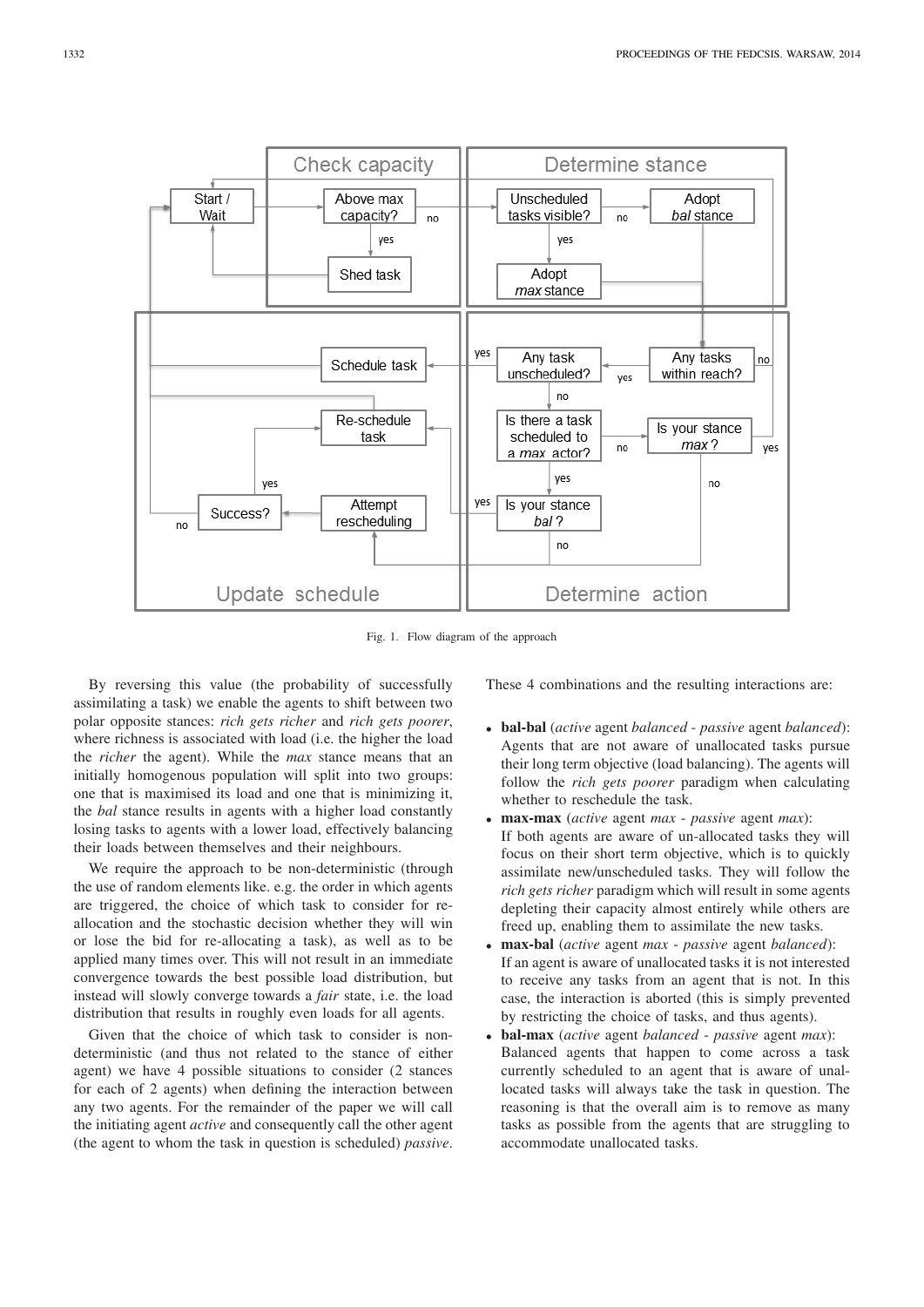# III. MODEL

# *A. Parameters*

The following are the parameters used for the model:

- number of agents
- number of tasks
- capacity (the same for all agents per simulation run)
- visibility range (considerably smaller than capacity)
- map size (this was  $100x100$  for all simulations)
- single depot versus individual depots

In line with our intention to enable the reader to implement and evaluate the approach independently, we also briefly discuss the only tuning parameter which we have included in this paper:  $\alpha$  (used in the formulae in §III-B). Changes in  $\alpha$  will affect the speed with which the approach converges to a somewhat stable solution, while on the other hand determining the degree of change in the environment which the algorithm can handle while still performing well.

## *B. Formulae*

The decision whether to re-allocate a task from the active agent to the passive agent is stochastic. The probability of a *max* agent stealing as task from another *max* agent is:

$$
P_A^{max} = \frac{(rem.capacity_B)^{\alpha}}{(rem.capacity_A)^{\alpha} + (rem.capacity_B)^{\alpha}} \tag{1}
$$

with  $P_A^{bal}$  the probability of agent *A* stealing a task from *B*, and  $rem.capacity_X$  the remaining capacity of an agent *X*.

The corresponding  $P_A^{bal}$  is simply the opposite of  $P_A^{max}$ .

$$
P_A^{bal} = 1 - P_A^{max} \tag{2}
$$

In other words,  $P_A^{bal} = P_B^{max}$ , which preserves the symmetry of the probabilities in the opposing stances, i.e. if *A* were likely to win for *rich gets richer*, it should be equally likely to loose for *rich gets poorer*.

## *C. Scenario*

*a) Agents:* have a capacity, a visibility range, a starting depot and a route. The capacity is static, while the *remaining capacity* is the capacity minus the cost of the current route.

*b) Tasks:* have a location, expressed by x-y coordinates.

*c) Depots:* mark the beginning and the end of each route. Each agent is assigned a depot, expressed by x-y coordinates.

*d) Routes:* start and end with the depot of the respective agent. Routes are assigned a cost, which is the sum of the travel distances between the individual entries in the route. The distance is calculated as the Euclidean Distance.

*e) World:* has a map, a list of agents and a list of routes (schedules). The act of re-allocating a task from one route to another is assumed to be instantaneous and cost free.

# IV. SIMULATIONS

# *A. Scenarios*

Two scenarios were used for the simulations:

1) 40 tasks were added to the map once (at iteration 25): This is used for smaller scenarios, where the 40 tasks constitute a substantial percentage of the existing tasks, and where a small number of agents attempt to efficiently schedule the new tasks. This scenario is used to see whether, and how fast, the new tasks can be allocated and how long it takes for the average of the individual schedules to converge to a somewhat stable value. All tasks were randomly given coordinates in the range

 $([50, 70], [-50, 50])$ ; since the board is initialized to [−50, 50] for both x and y coordinates these new tasks appear across the range of the y axis and further on the x than any other tasks.

2) 100 tasks are added every 25 iterations:

This scenario is used to investigate the robustness of the approach and to see how a simulated population holds up in the face of a task load that is getting closer and closer to the total capacity of the population. Contrary to the above these tasks were placed all over the map  $([-50, 50], [-50, 50]).$ 

## *B. Route calculations*

We are interested in the least cost for a schedule, that is, the shortest path thorough all tasks in a list. This is the well known *Travelling Salesman Problem*, which is known to be NP-complete. Since the algorithm will need to calculate this for every task in the vicinity of an agent when computing the list of visible or reachable tasks, this is a calculation that is performed many times (millions of times, to be more precise, for any of the presented simulations).

To reduce the computation times two steps are taken: First of all, for routes of short length  $(\leq 8)$  the best route is calculated via brute force, as this has proven to be the most effective approach for us. Secondly, for longer routes, we use simulated annealing with very soft convergence criteria. Because paths are recalculated and built upon at every iteration, repeatedly accepting a sub-optimal path still tends to progressively improve the solutions, yielding good results.

## *C. Extremely large scenarios*

We investigated the performance of the approach for very large scenarios to verify that the approach is a) scalable and b) does indeed perform better with larger agent populations. To this end we simulated a scenario with 10,000 initial tasks and 1000 agents. We then added 100 tasks every 25 iterations and let the simulation run for 1000 iterations. This was done 4 times with different seeds. The generation of the results took 4-5 weeks because of the massive number of route calculations that had to be done.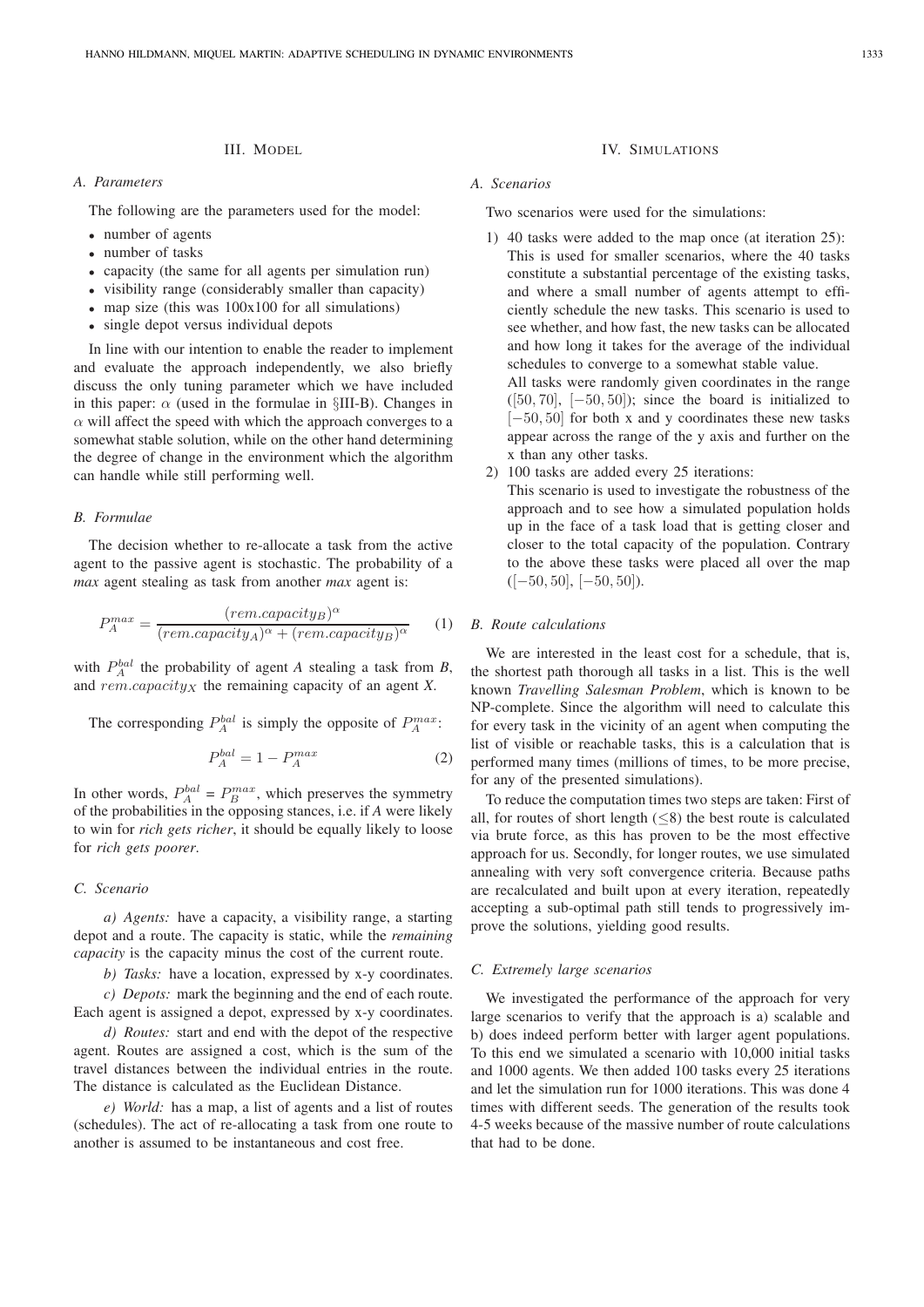

Fig. 2. Three separate runs of the simulation (x-axis: iterations; y-axis: load). Simulation setting: Scenario 2, agents = 50, tasks = 100, capacity = 75, 300 iterations, visibility = 40, map = 100x100.  $\Delta$ : 100 new tasks every 25 steps

## V. RESULTS AND DISCUSSION

#### *A. Parameter space exploration*

We ran a number of identical simulations (for each agent population size, simulations were ran multiple times with different seeds, the seeds used for the different population sizes were the same so as to ensure comparability of the results) where we increased the number of agents to investigate the relevance of the size of the agent population. To this end, Scenario 1 was used and separate batches were run for small populations (20-100 agents, increasing in steps of 10) and large populations (200-1000 agents, increasing in steps of 100). The adaptation of the new tasks worked equally well across all population sizes, with tasks being assimilated into schedules as fast as possible (considering that each agent can only add one task per iteration; larger populations could assimilate tasks faster). The same holds for the aggregated load as well as the individual agents' loads. Other than the obvious differences in the performance, the algorithm performed well, even for very small numbers of agents (e.g. 20 agents for 500 tasks).

## *B. Performance evaluation*

*1) Adaptation of new tasks:* To investigate the adaption of new tasks into schedules we looked at the average load of the *max* agents (as their the presence indicates the existence of unallocated tasks). For very small numbers of agents (fewer than the number of new tasks that were added) there is a noticeable difference, but as soon as the number of agents equals the number of new tasks there is no more difference in the number of turns it takes for all new tasks to be assimilated.

*2) Optimization of the aggregated load:* Addition of new tasks accounts for a sudden increase in the averages. For all but the smallest agent populations, however, we can see a steady and fast decrease in the reported averages. As expected, smaller populations struggle more with the process of decreasing the aggregated workload. This can be explained by the fact that for smaller populations the exchange of tasks is much more likely to have a more dramatic impact on their route length. This was also reflected in the standard deviations.



Fig. 3. Five separate runs of the simulation (x-axis: iterations; y-axis: load). Simulation setting: Scenario 2, agents = 50, tasks = 100, capacity = 150, 500 iterations, visibility = 40, map = 100x100.  $\Delta$ : 100 new tasks every 25 steps

*3) Optimization of the individual agents' loads:* Population size has an impact on the standard deviation itself as well as on the rate of its decline. Smaller populations seem to quickly decrease the standard deviation between time step 120 and 140. This was, however, not reflected in the averages themselves. For larger populations we witnessed a much smoother return to small standard deviations, with the largest populations reaching a plateau very quickly.

*4) Adaptivity and resilience:* In order to evaluate the resilience of the approach and to investigate how the approach performs when it subjected to repetitive heavy strain, we ran a number of concurrent simulations for 300, 500 and (due to time constraints) one single simulation for 1000 time steps. All simulations started with 100 initial tasks which were supplemented by another 100 every 25 iterations thereafter (Scenario 2). The first set of simulations increased the number of tasks to 1200, the second set to 2000 and the final simulation ended with 4000 tasks all-together. While the first of these 3 batches was run with a capacity of 75, the latter two used a capacity of 150 (so as to provide the agents with the capacity required to accommodate all the new tasks). As before, we investigated the performance with regard to the aggregated load of all agents as well as the load of the individual agents:

*a) Aggregated load of the population:* Figures 2, 3 and 4 show the average loads of the agents over the course of the simulations. Even for large (and very large, as depicted in Figure 7) numbers of added tasks, the rate of convergence towards a good average remains stable. The overall increase of the load is not very large, and is decreasing with time as new tasks are added. This is understandable since the agents are using the shortest path through all tasks to calculate their load, and for increasing task numbers new tasks are more likely to be very close to already scheduled tasks.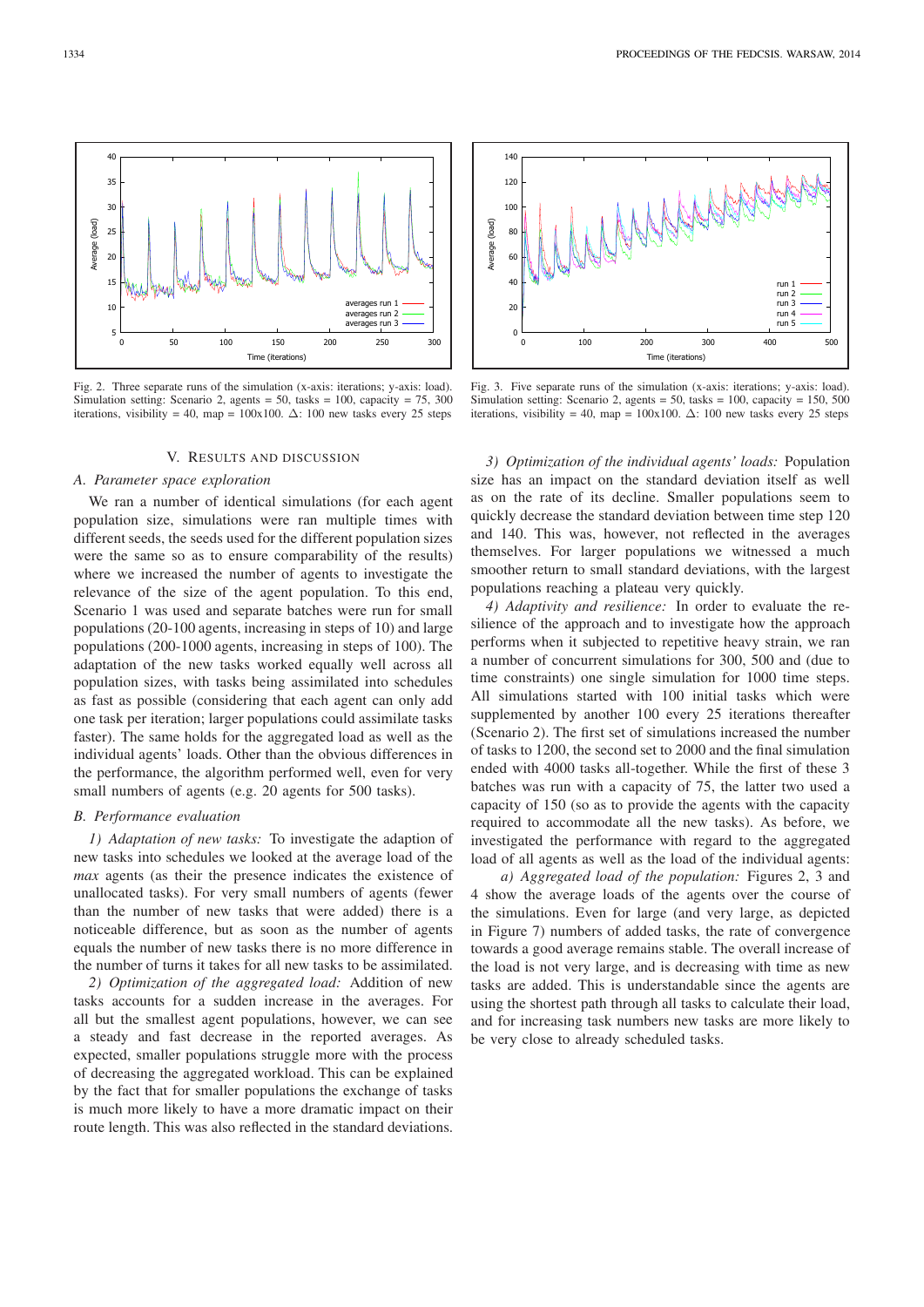

Fig. 4. The average load (y-axis) for one long simulation (x-axis: iterations). Simulation setting: Scenario 2, agents = 50, tasks = 100, capacity = 150, 1000 iterations, visibility=40, map=100x100.  $\Delta$ : 100 new tasks every 25 steps

*b) Performance of max agents:* Regarding the performance of the *max* agents, we can see in Figure 5 that each time new tasks are added there is a quick burst of activity before the averages drop again sharply. This corresponds to the number of *max* agents dropping to zero and the balanced agents optimizing their schedules. Besides showing us that the time used for the assimilation of the new tasks does not increase with larger task counts, it also demonstrates the effectiveness of the paradigm shift. These claims are best discussed in combination with the next paragraph.

*c) Load balancing between individual agents:* Regarding the performance of the individual agents, the graphs presented in Figure 6 show the standard deviation from the averages (already discussed above). We can see that the deviation from the average more than doubles briefly as the balanced agents take on tasks from the *max* agents. However, in all simulations it then drops almost immediately to the previous values. There seems to be a turning point around time step 200 (or when the task count has reached 900) after which the deviation is slowly decreasing. This is to be expected: with an increasingly denser task distribution we can realistically assume that the individual agents can balance their load more minutely.



Fig. 5. The averages (y-axis) of the *max* agents for 3 separate runs (x-axis: iterations). Setting: Scenario 2, agents = 50, tasks = 100, capacity = 75, 300 iterations, visibility = 40, map = 100x100.  $\Delta$ : 100 new tasks every 25 steps



Fig. 6. The standard deviation (y-axis) from the average load for agents over 1000 iterations (x-axis). Setting: Scenario 2, agents = 50, tasks = 100, capacity = 150, visibility = 40, map = 100x100.  $\Delta$ : 100 new tasks every 25 steps

*d) Performance of balanced agents:* We observed that the averages of the balanced agents jumped each time a new batch of tasks was added to the map but quickly dropped again, with the standard deviation following shortly thereafter.

Figures 4 and 6 report on results from small agent populations while Figures 7 and 8 show the performance of very large populations, both running for 1000 iterations, but with widely different task counts.

In Figure 4, the averages of the balanced agents increased slowly for smaller agent populations (capacity  $= 150$ ) but their averages converged towards a plateau at around 120. The standard deviation, converging towards 25 (which is about the remaining capacity left for the agents) explains this plateau.

Regarding the corresponding standard deviation (Figure 6), we noticed a decrease in the deviation with increasing task counts. This matches the increased averages (decreased remaining capacity) but can also be explained by the fact that in larger task count new tasks are placed in closer proximity of existing (and already scheduled) tasks. In addition, the load balancing improves with the number of tasks to exchange.

As for the much larger simulation reported upon in Figures 7 and 8, we argue that the results show that the approach is scalable. We furthermore suggest that the increases in average load and standard deviation are stable because, unlike the other simulation discussed above, the agents had sizable remaining capacity and the sheer number of the agents in the simulation resulted in a much higher chance of tasks being placed in close proximity of agents.

The patterns observed in the other simulations are repeated here: after tasks are added a brief period of ensues within which the agents change paradigm, assimilate the new tasks and increase their load. This is followed immediately by a steady optimization which reduces the average load to (almost) the values from before the adding of the tasks. As far as the standard deviation is concerned, while the above graph (Figure 6) shows a convergence towards somewhat stable values, the much larger simulation (Figure 8) does not. This is because in the larger scenario agents can still assimilate far away tasks.